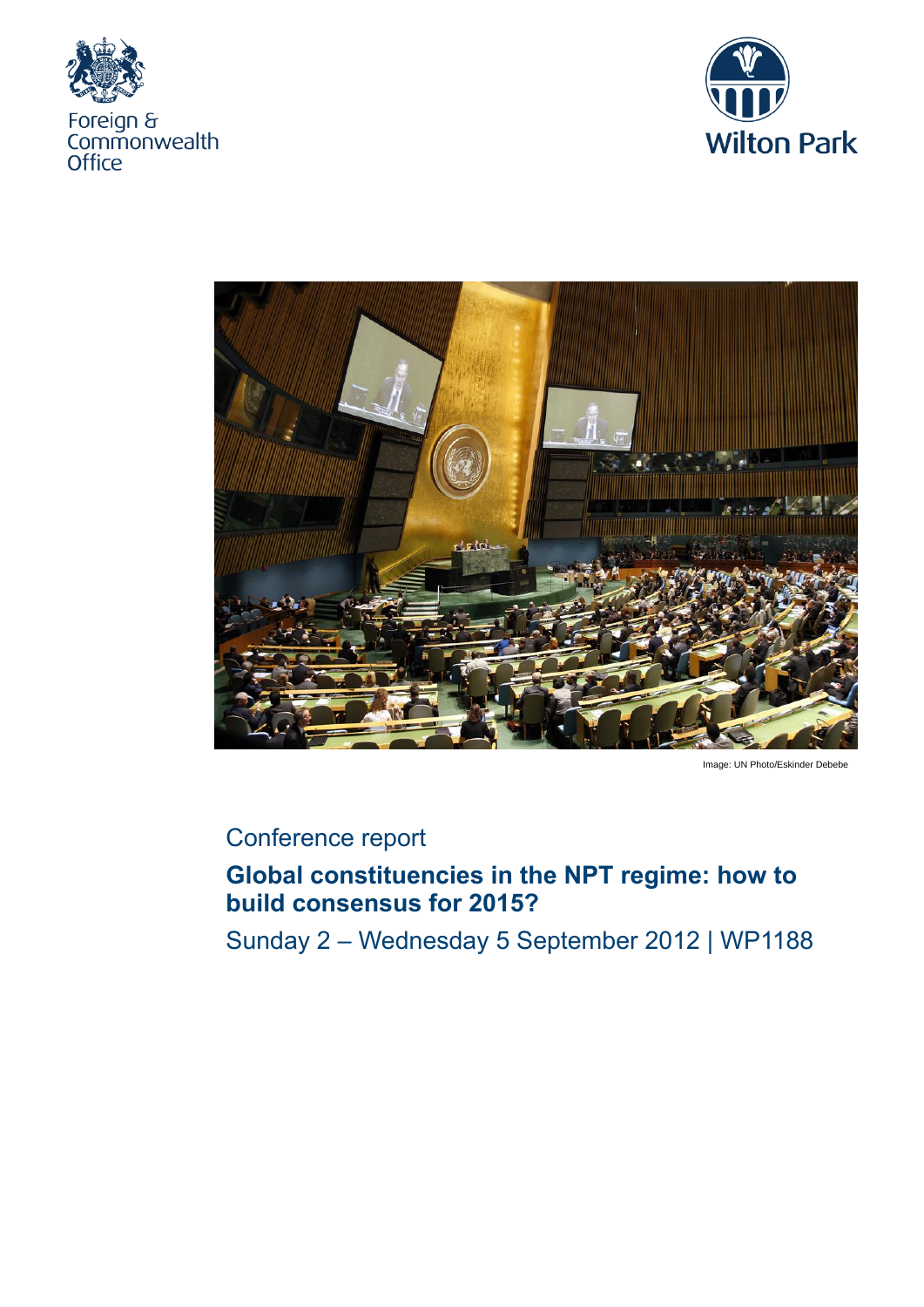

### Conference report

# **Global constituencies in the NPT regime: how to build consensus for 2015?**

# Sunday 2 – Wednesday 5 September 2012 | WP1188

The regime surrounding the Nuclear Non-proliferation Treaty (NPT) contains a number of overlapping global constituencies. The countries possessing nuclear weapons and the world's majority of non-nuclear-weapon states, developed and developing nations, Western allies and the Non-Aligned Movement (NAM), regional groups and issue-based coalitions, all engage in a complex set of interactions, a process structured around Review Conferences held every five years. Only through a better understanding of these dynamics can agreement be reached in the future.

This meeting assessed options and opportunities for the difficult 2015 NPT Review Conference. While it remains problematic to measure the past implementation of assumed obligations, the 2010 meeting generated useful instruments, a path that should continue to be pursued in the future. Limited progress appears possible, although both optimistic and pessimistic outlooks were common among participants. Bloc politics play a more complex role than often suggested. While the NAM is likely to continue to champion nuclear disarmament, its abilities to generate significant pressure seem limited. Iran, as NAM chair, will likely be in a better position to shape the message, but unlikely to be able to decisively drive the movement towards its own ends. There appears to be a strong need for informal groupings to help craft consensus at future NPT meetings.

A number of educational institutions, international organizations, and civil society groups offer capacity-building opportunities on nuclear non-proliferation and disarmament issues. Nonetheless, additional resources appear necessary in numerous regions of the world and educators continue to face a number of problems. Nuclear power and its applications continue to play a significant role and the dilemma between access to nuclear technologies and non-proliferation remains current. Many advocate a paradigmatic change in relation to nuclear disarmament and the utility of nuclear deterrence, but transformation seems slow, gradual, and contested.

" While the NAM is likely to continue to champion nuclear disarmament, its abilities to generate significant pressure seem limited. Iran, as NAM chair, will likely be in a better position to shape the message, but unlikely to be able to decisively drive the movement towards its own ends."

### **The 2010 NPT RevCon action points and prospects for 2015**

- 1. For diplomats engaged in the NPT process, a central dilemma is how to build consensus towards the 2015 Review Conference. Many participants suggested 2015 will be a fork in the road. Most see the 1995, 2000 and 2010 meetings as great success stories, enabled by strong compromises; by comparison, a number of factors suggest finding agreement in 2015 will be difficult. Nuclear non-proliferation and facilitating access to the benefits of peaceful uses of nuclear energy are likely to be contentious issues. Nuclear disarmament is widely perceived as the determining factor.
- 2. The 2010 Review Conference agreed upon conclusions and recommendations for followon actions. This 64-point action plan contains measures to advance nuclear disarmament, non-proliferation, peaceful uses, and regional issues, including the implementation of the 1995 Resolution on the Middle East. Even this limited compromise was difficult and drawn out, because the three pillars have often been arranged in struggling competition, instead of choosing a cooperative approach.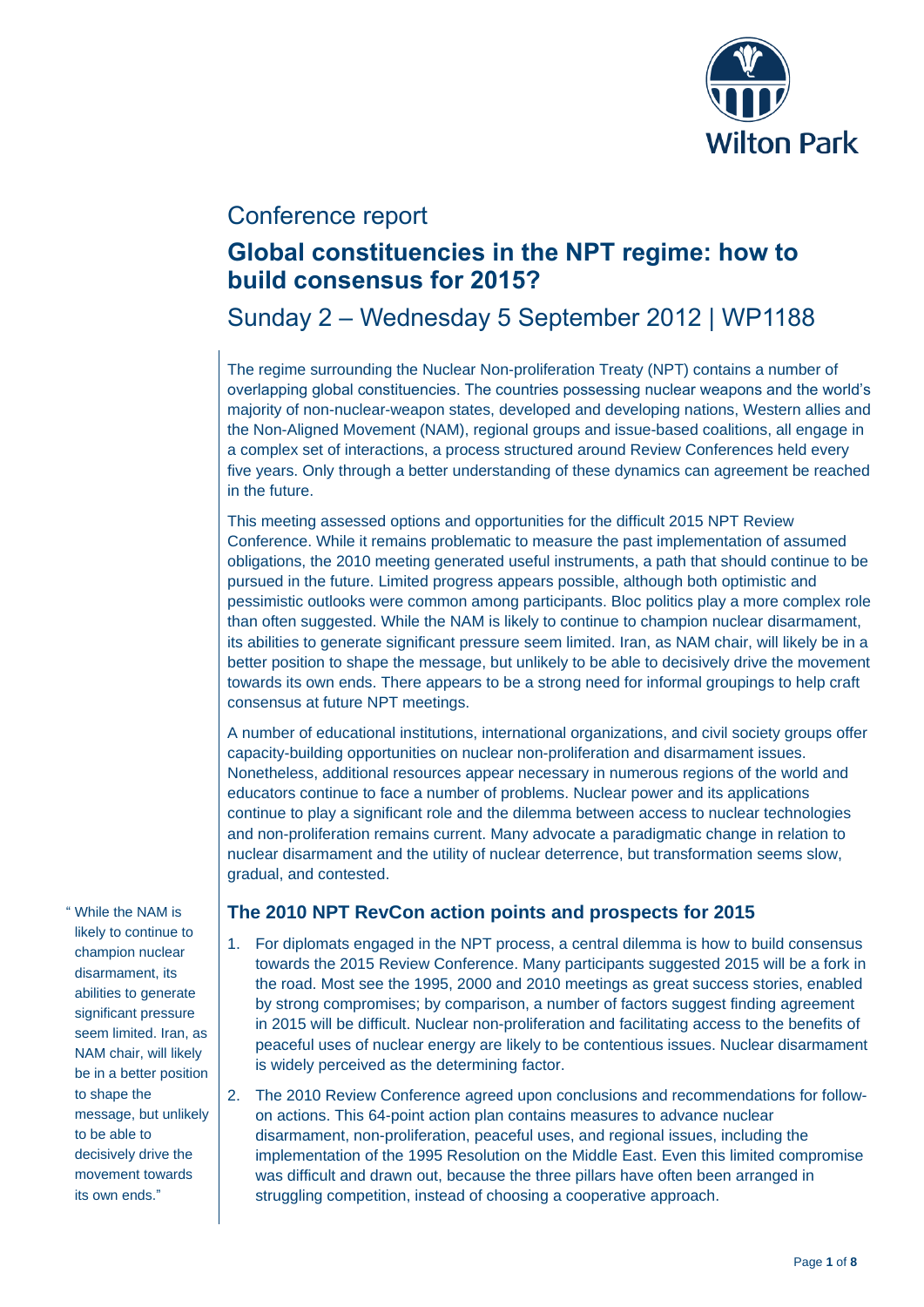- 3. Given different narratives and priorities in relation to the treaty's pillars, it is a very difficult task to fairly measure the success of the agreed action plan. A range of approaches and angles are welcome, helping to reduce bias and account for error. It remains challenging to craft a sustainable accountability process, to obtain indicators against which to measure repeatedly over a long period of time, to involve non-Western stakeholders, to diversify the sources of the assessment and complement the current approach.
- 4. One of the main problems in creating a sustainable accountability process within the NPT system remains the availability of funding. Demand for results peaked in 2010, but, with the exception of a limited number of countries and institutions, enthusiasm for long-term projects declined. In addition, developing countries should also be expected to contribute some limited funds towards capacity building and strengthening their agenda.
- 5. Looking towards 2015, expected progress appears limited. A US ratification of the Comprehensive Nuclear-Test-Ban Treaty (CTBT) looks questionable, settlement on a legal framework addressing fissile materials is seen as unlikely, and a new US-Russia agreement on their nuclear arsenals is assessed as improbable. Similarly, further significant non-proliferation measures, like the universalization of the Additional Protocol (AP), are very unlikely. However, a number of transparency measures by nuclear-weapon States (NWS) have been taken – a positive development to be welcomed. The transparency discussions between the five NWS were very meaningful, with Russia and the US explaining their bilateral interaction, a very useful exercise for the other participating NWS.
- 6. Some pointed out a need to think more positively, to be more optimistic. Nuclear weapons are increasingly playing a diminished role within national security strategies. The NPT and other nuclear weapons-related treaties have gained almost universal membership over the last decades. The safeguards system of the IAEA has become much more sophisticated. The international community obtained a roadmap in 2010 through the agreed work plan, and while compliance with the action plan is unlikely to be perfect, this instrument allows for an increased level of accountability. While the attitude towards 2015 should remain pragmatic and realistic, committed members of the treaty can work together through the action plan to demand progress. All countries should allocate the necessary resources to report on the action plan. The humanitarian component that was advanced in 2010 has a mobilizing potential. Working on delegitimizing nuclear weapons will ultimately make spending money on nuclear weapons infrastructure problematic. The 2015 process will hinge on the preparatory work; states have to do their homework.
- 7. The future focus on the disarmament pillar remains uncertain. Nuclear reductions during the 1990s were portrayed as leading to zero. Current developments appear not to support this assumption any more. Arms control might continue to be a more probable development. It remains to be seen whether great powers will be able or willing to pursue additional disarmament steps. In contrast, some argue the NPT's Article VI was an incentive for numerous states to forfeit nuclear acquisition. Thus, NWS are expected to present more tangible results. For example, a group of states submitted a standardized reporting format on nuclear disarmament, but NWS avoided a response. Others maintain that the most important benchmark is the number of eliminated nuclear weapons. In this respect, the United States and Russia have made tremendous progress, which is a reason for optimism. Finally, others note that nuclear disarmament did not receive sufficient attention in 2010, being sacrificed for the Middle East compromise, but that this is unlikely to happen again in the future.
- 8. The importance of additional non-proliferation measures remains disputed. Some agree it is an indispensable instrument, but contend nuclear disarmament is the ultimate goal. The nuclear-weapon states, on the other hand, view disarmament progress as dependent on the closure of proliferation loopholes. There often seems to be a huge gap between multilateral negotiations and governmental action on preventing proliferation.
- 9. The 2010 NPT Review Conference agreed to convene a conference in 2012 on the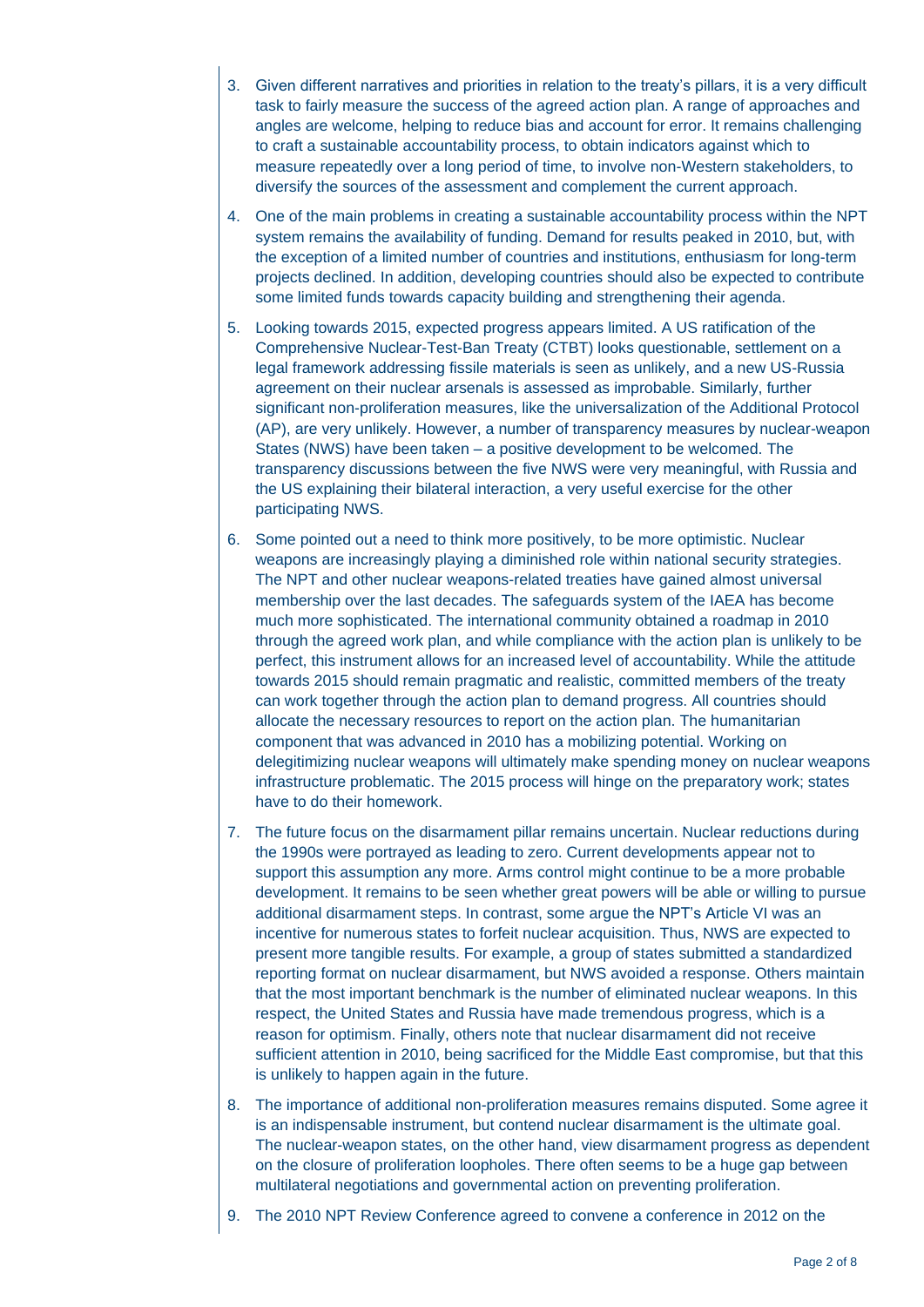establishment of a Middle East zone free of nuclear weapons and all other weapons of mass destruction, on the basis of arrangements freely arrived at by the states of the region, and with the full support and engagement of the nuclear-weapon states. It remains important to fulfil this commitment and convene such an event, if positive results should be expected at the 2015 meeting.

10. Besides addressing the treaty's three pillars, a diverse set of nuclear policy issues is likely to influence the 2015 outcome. Instruments have to be identified to effectively address the four countries possessing nuclear weapons outside of the NPT framework. Strengthening regional security in the Middle East and on the Korean peninsula remains a great challenge. Innovative solutions are required for institutions and regimes that remain in crisis.

### **Bloc politics, multilateral processes, and the Non-Aligned Movement**

- 11. A number of blocs and constituencies operate within the diplomatic process surrounding the NPT. Many formal groupings are reminiscences of historical developments that lost their importance over time. Thus, formal groupings are relative, and, when it comes to taking decisions, it often remains unclear what role these constituencies still play. Nonetheless, the three groups – the Non-Aligned Movement, the Western European and Others Group (WEOG), and the Eastern European Group (EEG) – offer a handy shortcut, for both administrative and procedural reasons. In contrast, informal groupings played a significant role during past conferences, and are expected to be crucial towards finding future consensus.
- 12. The WEOG and EEG, although good platforms towards facilitating communication and resolving administrative tasks, are limited in coordinating relevant positions. Within the WEOG, the European Union (EU) is a much more cohesive actor. Nonetheless, while it has a body of agreed positions, it has difficulties to quickly adapt to developing situations. Thus, the EU has coherent positions on non-proliferation, but great discrepancies regarding disarmament issues. It remains encouraging that EU members engage in consultations on disarmament issues, but there is little chance to find agreement. Some EU non-nuclear-weapon States (NNWS) appear not fully satisfied with this state of affairs.
- 13. The permanent members of the UN Security Council (P5) send a very important message when they manage to act together, as they were able to do in 2010. While this is not the only factor that drives consensus, it remains a truly important one.
- 14. Given its sheer size 120 members –, the Non-Aligned Movement has a significant impact within the NPT context. It tends to place tremendous weight behind initiatives championed by one or some of its members with a particular interest, which then gain the support of the rest of the group. Yet opinions diverge when assessing the current decision making process within the NAM. Some argued that the group is often driven by the leadership and that relatively small groups of interested countries can push the group in a certain direction. Others noted that numerous delegations successfully compensate for radicals within the movement; that it remains unclear how much of a role the common positions actually play, as everybody knows what the dissenting and separate positions are; and that groups are only important for the general rhetoric, as all countries pursue their national interest behind closed doors.
- 15. From the NAM perspective, many countries feel the movement has the moral high ground, for having democratized disarmament discussions by bringing them to multilateral diplomacy. Nuclear weapons have been a high concern since the beginning of the movement and many NAM leaders have been active advocates for disarmament. Yet, many members think the NPT has become a platform for criticizing NAM countries. In the future, the NAM is neither going to fade into irrelevance, nor become a truly coherent body: while it remains a good platform for the global South to come together, its structure makes it hard to achieve much.
- 16. As chair of the NAM from 2012-2015, some argue that Iran will likely be in a better

" To states desiring multilateral progress, NAM and P5 disarmament and non-proliferation priorities often appear incongruous, keeping the entire regime hostage."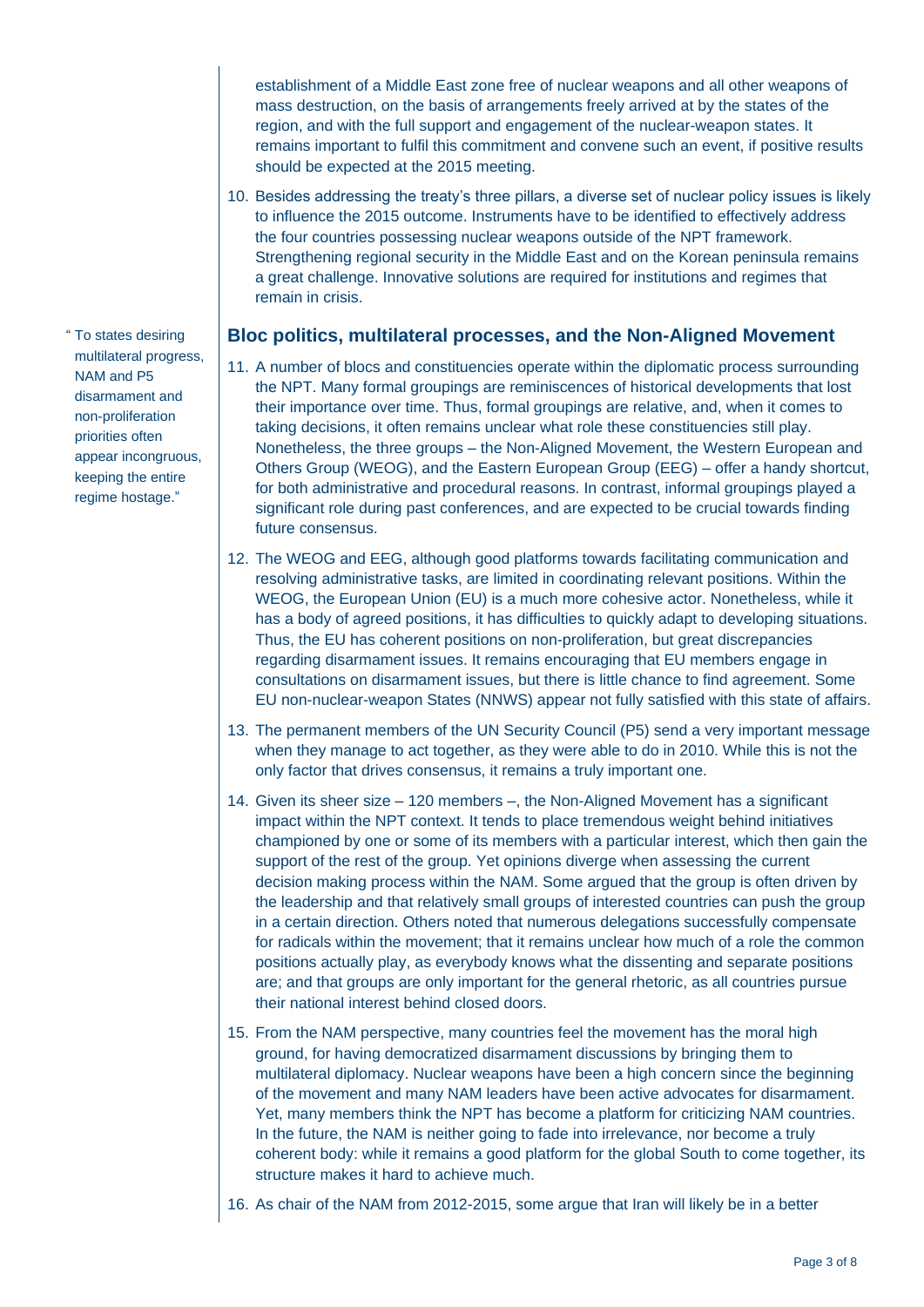position to shape the NAM message, especially towards exploiting the disarmament dogma related to the obligations of NWS. It might use this role to show that it is not isolated within the international community. Potentially, Tehran might even be able to draw the movement towards more radical positions, being well placed to promote a number of its particular interests. Thus, other NAM states should attempt to counterbalance this development.

- 17. However, the purpose of the NAM is not only, or even primarily, related to nuclear issues. The NAM chairmanship might even moderate Iran's position. Arguably, if not for external pressure, Iran might even play a constructive role. However, in the case of an attack on Iran by the US or Israel, the NAM chairmanship will exacerbate the impact on the NPT. There remain various views on the NAM reaction or the expected impact on the regime.
- 18. To states desiring multilateral progress, NAM and P5 disarmament and non-proliferation priorities often appear incongruous, keeping the entire regime hostage. The NAM perceives the P5 as striving to avoid additional disarmament. Thus, it argues towards maintaining the high ground and denying any further non-proliferation measures. The P5 posit that non-proliferation should be a general interest, and blame the NAM for not doing enough and thus not enabling the NWS to move forward on disarmament. These dynamics generate symbiotic lines of argument serving both sides: the NWS can maintain the status quo through a rhetoric commitment to disarmament and small steps, and vocal NAM states can maintain a narrative of discrimination serving them well politically. Therefore, a cross-cutting silent majority of countries desiring a strong regime, enabled by pertinent non-proliferation measures and significant disarmament steps, needs cross-regional alliances to push forward a new agenda.
- 19. Looking towards 2015, some noted that the 2010 meeting had no true bridge-builders, with the conference presidency taking such a role, truly performing a "matryoshka exercise." Thus, a focus group could emerge, with, for example, countries like Austria and Norway playing a brokering role. Nevertheless, it can be argued that "all white angels have become grey" since the Nuclear Suppliers Group (NSG) approved India's exemption from the agreed rules and the subsequent US-India nuclear deal.
- 20. The Non-Proliferation and Disarmament Initiative (NPDI) can fulfil a strong role, especially on matters of transparency. Some argued NPDI is not likely to be able to fulfil the role of a mediator, not so much directly because of its composition, but more due to the way it is perceived within the NPT framework. Others pointed out that all regions but Africa are represented and an African member is being sought, that NPDI is action oriented, and that its members are critical of P5 interests and actions. NAM members noted that the NPDI was a good platform for countries not fully satisfied with the common NAM position to pursue progress.
- 21. Numerous other current and potential groupings operate in the regime. In the future, the Arab Group will play a more significant role. The 1995 agreements, together with the compromises from 2010, should be enablers in this direction. The New Agenda Coalition (NAC) lost some of its past importance, but remains an important factor within the disarmament discussion. The UK-Norway disarmament initiative is a positive development, but will depend on the British commitment towards disarmament. It remains to be seen how much of an impact a group of sixteen countries advocating for humanitarian issues is going to have.
- 22. A number of other suggestions were made towards better preparing for 2015. For example, the presidency of the Review Conferences should remain with the Non-Aligned Movement, as consensus can be easier achieved this way. There is no incentive and no necessity to introduce voting within the political process of the NPT negotiations, as a political consensus – achieved by obtaining a critical mass and forcing parties to abstain from blocking the process – is a much more beneficial result. Non-proliferation problems are better addressed in other contexts – picking on member states within the NPT review process is not a productive strategy.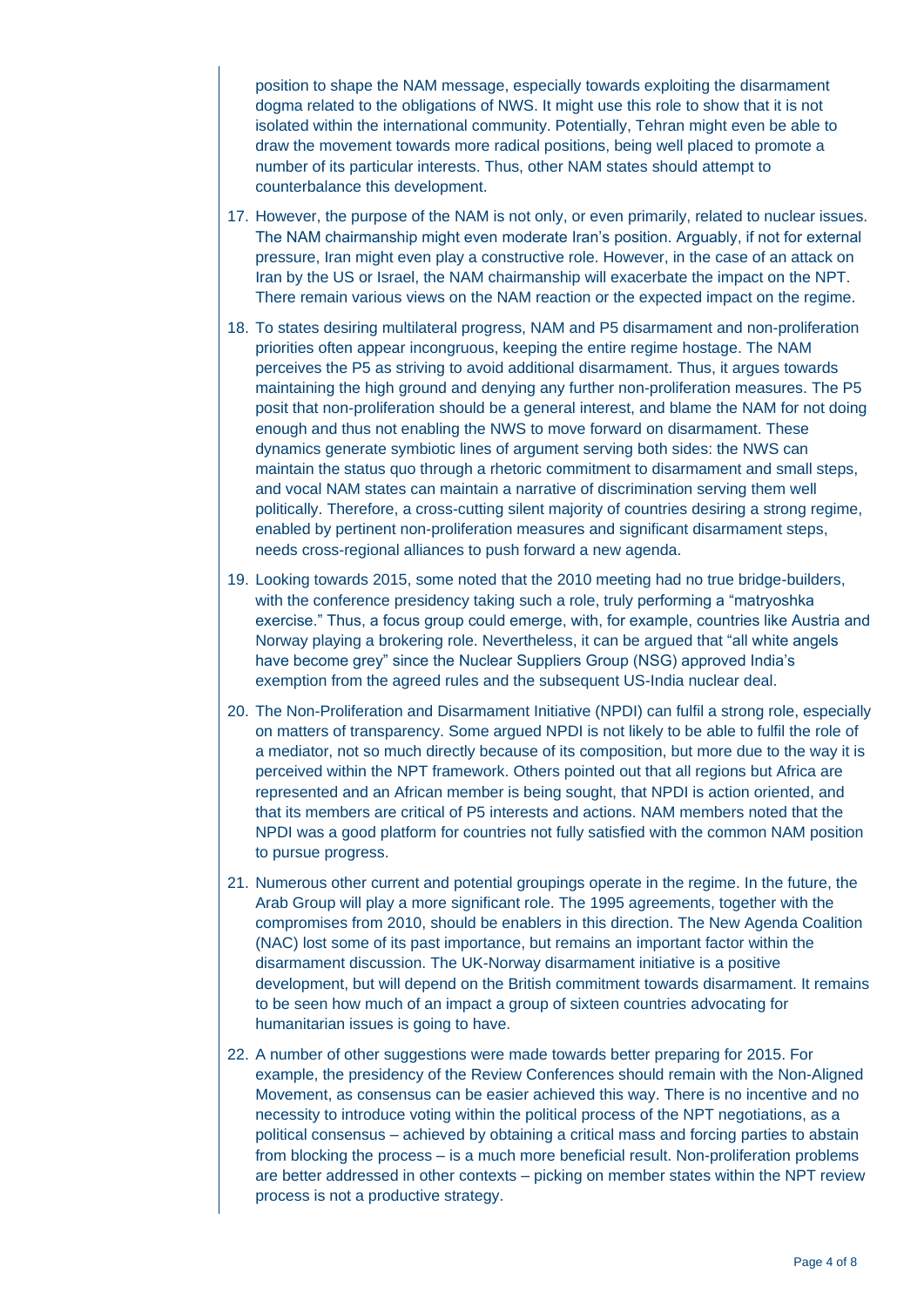"Disarmament and non-proliferation education is important for the entire international community, as it represents the foundation of global security."

### **Capacity-building in the non-proliferation regime**

- 23. Disarmament and non-proliferation education is important for the entire international community, as it represents the foundation of global security. Additional resources are necessary for different regions of the world to be able to play a significant role within the global nuclear negotiations context. Enhancing current capabilities is crucial for numerous countries to be able to take advantage of the benefits of the NPT regime. In addition, many states need to be helped in order to be able to comply with their treaty obligations. Thus, besides increasing energy needs, many countries have a strong need for augmented competence on safeguards, security, and safety. While professional specialist knowledge to implement obligations and obtain benefits is needed, more access to information is needed for broader populations to be enabled to comprehend mobilize themselves around key issues of international peace and security.
- 24. Educators continue to face a number of problems. For example, throughout the developing world, the study of weapons of mass destruction tends not to be seen as an end in itself, but rather as a way of broadening the students' understanding of international affairs. For example, the US-Iran nuclear dispute is often presented as a case study for rational choice theory, and South Africa's dismantlement of its nuclear program is used only to illustrate general proliferation concerns or to test academic theories on nuclear restraint. More targeted opportunities should be created, in accordance with the existent demand from government and civil society.
- 25. In the African context, many states are seen as marginal within the NPT exchanges. However, a number of African states played a role during the 2010 Review Conference. Nonetheless, the current activities are built upon a very modest resource, capabilities, and expertise base. A review of African institutions providing policy training related to weapons of mass destruction revealed that most universities have at most one course at the undergraduate level and no institution offers training for graduate students. Diplomats seam to receive some more general security studies training at the diplomatic institutes, be they in Egypt, Nigeria, Cameroon, or Kenya. There is a strong need for developing educational opportunities in Africa.
- 26. A number of academic institutions, think-tanks and international organizations offer courses, trainings, and other forms of capacity development. For students coming from developing countries, the economic access hurdles towards gaining expertise in this field are significant. For example, many African or Latin American students and diplomats tend to enrol outside their region to gain experience in this field. Thus, most individuals engaged in the NPT process are likely to receive on-the-job training instead.
- 27. In its regional context, the Agency for the Prohibition of Nuclear Weapons in Latin America and the Caribbean (OPANAL) delivered from 2009 to 2012 four courses on nuclear challenges to government officials, legislators, and academic staff. OPANAL is currently working on another basic course, potentially including members of the civil society, and pursues a number of other educational projects. Within the same region, civil society actors are educating practitioners and individuals that are in a position to generate policy recommendations.
- 28. Other international organizations are working towards capacity development. For example, the Preparatory Commission for the Comprehensive Nuclear-Test-Ban Treaty Organization (CTBTO) attempts to address the access problems by establishing online platforms and courses and trying to engage as many people as possible. The Capacity Development Initiative focuses on building and maintaining the necessary capacity in the technical, scientific, legal and political aspects of the CTBT and its verification regime. This initiative was widely welcomed. The UN regional disarmament centres also train many officials – however, the provision of courses is demand-driven, and as such much more work is done on small arms and light weapons.
- 29. A number of suggestions were put forward for the future. A more cooperative and nondiscriminatory approach should be established to allow for access from the developing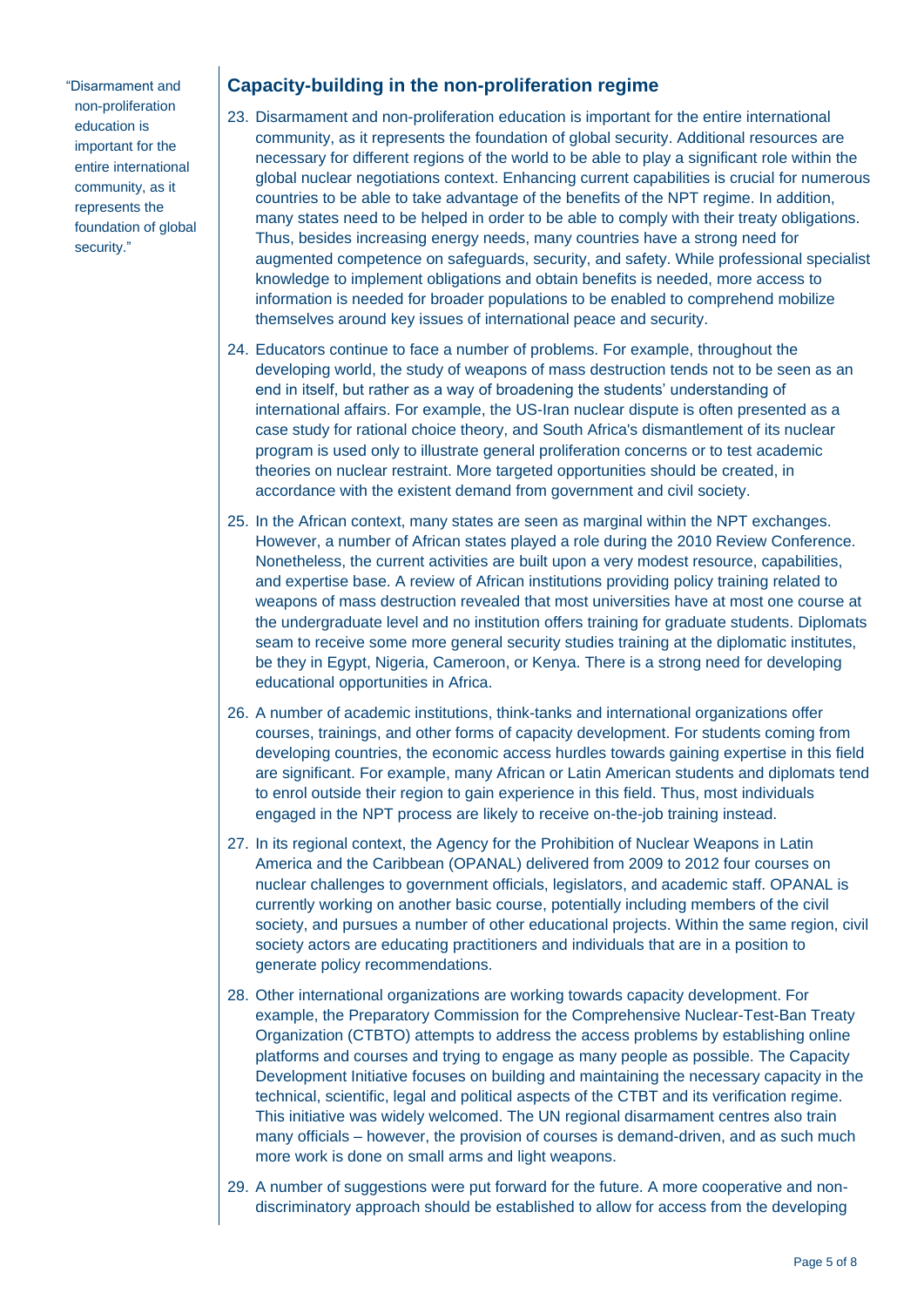world. Yet this new approach should not be allowed to be politicized: funding should not be reallocated and current budgets should not be diverted. Instead, new funding opportunities should be explored. The Western world needs to be careful how it "packages" information and provides education to the developing countries, mindful of providing materials and expertise in different languages and tailored for diverse audiences.

30. Conversely, more coordination is needed when it comes to the delivery of capacity building measures, so as to avoid an overlap, both at the national and the international level. Better developed states and regions could serve as channels for the capability development of those States that are seriously lagging behind. As foreign ministry budgets worldwide are trimmed, even developed nations are in increasing need of nuclear policy experts. In addition, online courses are welcomed as a complementary measure, but will never be able to replace face-to-face capacity building efforts. Diplomats and government officials need to be trained also in capitals, not only when they are deployed at the missions in New York, Geneva, or Vienna. Finally, more emphasis needs to be given to technical issues.

#### **The non-proliferation/energy nexus**

- 31. The link between non-proliferation and the peaceful uses of nuclear energy has historical roots in the NPT negotiations process. Numerous states involved in drafting the treaty text underlined that they were not open to anything hindering their rights. Thus, NPT Article IV has two components: one reaffirming already existent rights and one establishing an obligation of the parties to cooperate towards the development of the benefits of peaceful nuclear energy.
- 32. Nevertheless, the political environment has since changed dramatically. The stability of a bipolar world ruled by mutual assured destruction has disappeared. The discovery of Iraq's covert nuclear programs showed that the safeguards system of the IAEA was in need of improvement. North Korea withdrew from the NPT and tested nuclear devices. There are current concerns about past and present undeclared activities.
- 33. Despite these changes of the security environment, nuclear power and applications play a significant role in the world. The accident at Fukushima in Japan in 2011 will affect the further development of nuclear energy infrastructure in many parts of the world, but, at the global level, the impact is expected to be relatively limited: some countries decided to abandon nuclear energy, but most limited themselves to revising plans and re-evaluating nuclear safety.
- 34. How the international community should think about peaceful uses of nuclear energy remains a heated debate within the NPT fora. Western states are driven by proliferation concerns and are alleged to be reinterpreting Article IV as restricting the export and even development of at least some forms of nuclear technology, especially enrichment and reprocessing. NAM states argue that peaceful applications should not be hindered by non-proliferation concerns. The only opportunities for reinterpreting the treaty's provisions remain the NPT Review Conferences. All past NPT conferences underlined the indivisible and mutually reinforcing nature of the three pillars and the necessary absence of restrictions on nuclear technology acquisition.
- 35. Therefore, all schemes on assurance of supply devised by the International Atomic Energy Agency (IAEA) emphasize no restrictions on technology acquisition. A number of such schemes have been discussed over the last years and some have reached the implementation phase. Despite certain risks, some argue the IAEA can successfully safeguard enrichment or reprocessing facilities. The NPT does have a withdrawal clause, but this is normal procedure within international law.
- 36. Iran's nuclear activities are the most prominent case study for the challenges unrestricted access to nuclear technology poses to the NPT system. Tehran argues everything it does remains within the boundaries of the treaty, while de facto developing the technology

"All past NPT conferences underlined the indivisible and mutually reinforcing nature of the three pillars and the necessary absence of restrictions on nuclear technology acquisition."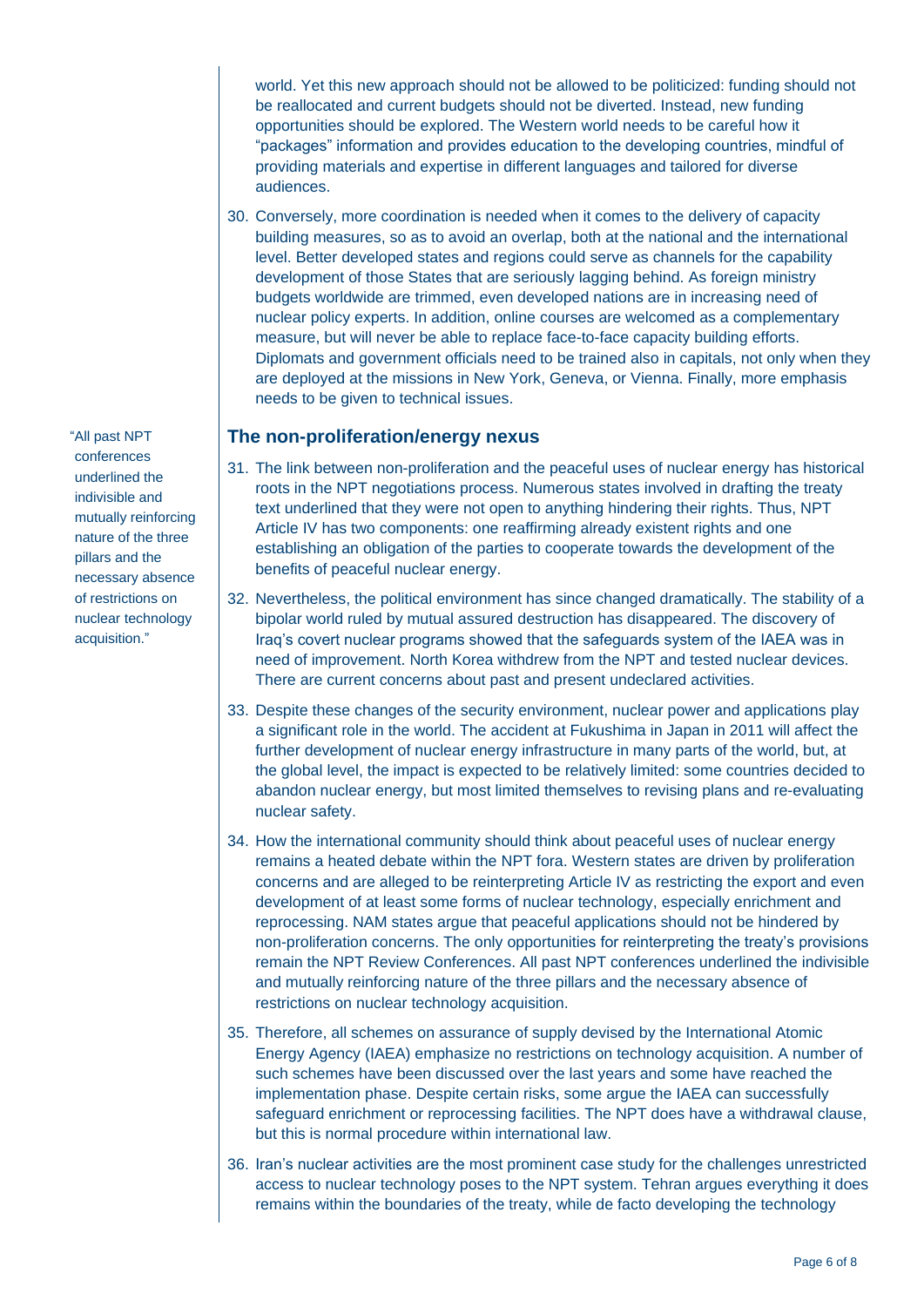necessary for eventually acquiring nuclear weapons. While one could take the legalistic position – that everything not forbidden – is allowed, neither the US nor Israel will accept Iranian acquisition of highly enriched uranium or plutonium. The controversy over the Iranian nuclear file has negative implications on certain states' nuclear technology acquisition efforts, and should be dealt with independently.

- 37. While non-proliferation 'radicals' argue Washington should stop any transfers of nuclear technology, the much more sensible approach is to focus on taking a workable posture towards enrichment and reprocessing technologies. Countries arguably have little to lose in practical terms from not acquiring these technologies. It is more economical to obtain such sensitive materials on the international market. A temporary abstention from technology acquisition is not an indefinite abandonment of rights, but a confidence building measure towards the international community. One can also consider providing incentives for states to rely on the market for their supply of fissile materials – a sound but limited option, not able to stop committed proliferators. However, there is no political support for multilateralising the nuclear fuel cycle.
- 38. For its nuclear technology exports, the US government has at times appeared to be pursuing a 'gold standard', in which recipient countries such as the UAE have pledged to forfeit enrichment and reprocessing technologies. Initial insistence in the US legislative on such a standard seems to have lessened somewhat over time. While the US government is currently conducting a review of policy on this issue, and there is a general desire to negotiate agreements in which enrichment and reprocessing is forgone, exceptions to this approach can be made. This policy represents common sense, given that the United States is no longer the technological leader within the nuclear field. With vendors in Europe, Russia, or Asia selling technology, Washington has less leverage to enforce its conditions of supply. Thus, political understandings on fuel cycle technology are more likely to be the path pursued in the future.
- 39. Article IV can be seen also through other lenses. Some argue that when the Soviet Union and the United States engaged in the treaty negotiation, they had no intention of allowing principles to follow through into general policy. The Soviet position from the outset was a blanket refusal to transfer any type of fuel cycle technology to satellite states. The United States never transferred enrichment technology and seemed to have no intention of doing so, attempting to maintain monopoly as long as possible. It encouraged reprocessing briefly, and then banned it. This policy caused controversy with Brazil, Germany, the UK and others, ultimately addressed through Nuclear Suppliers Group (NSG) guidelines. Such issues were never solved, but lost their relevance during the downturn in nuclear industry in the 1980s. Thus, given that commercial interests and *realpolitik* might be the defining factors, some asked what impact the current downturn in nuclear energy infrastructure demand might actually have on this discussion.

#### **A more balanced dialogue on the three pillars**

- 40. The NPT remains a structurally imbalanced treaty. Its main aim remains non-proliferation. Thus, achieving even a modest degree of balance within the NPT negotiations demands a great deal of effort. The treaty faces numerous problems: lack of universality endangers its acceptance; the US-India nuclear deal weakens international law and imperils the NPT's credibility; and delay in taking disarmament measures degrades trust between members. Therefore, the NWS need to do much more to lead by example. Disarmament should also become a common enterprise.
- 41. Significant evidence challenges the disarmament commitment of the P5. None of the NWS are ready, contemplating, or politically able to pursue nuclear disarmament. One reason might be the institutional entrenchment of nuclear weapons. However, power transition theory also suggests nuclear weapons might be a moderator of systemic power shifts. In addition, prudential allies might insist upon the upkeep of these weapons; ambition, status, and prestige might play important roles, as both France and the UK appear to see them as iconic objects of desire impeding a loss of stature; and current

" The NPT remains a structurally imbalanced treaty"